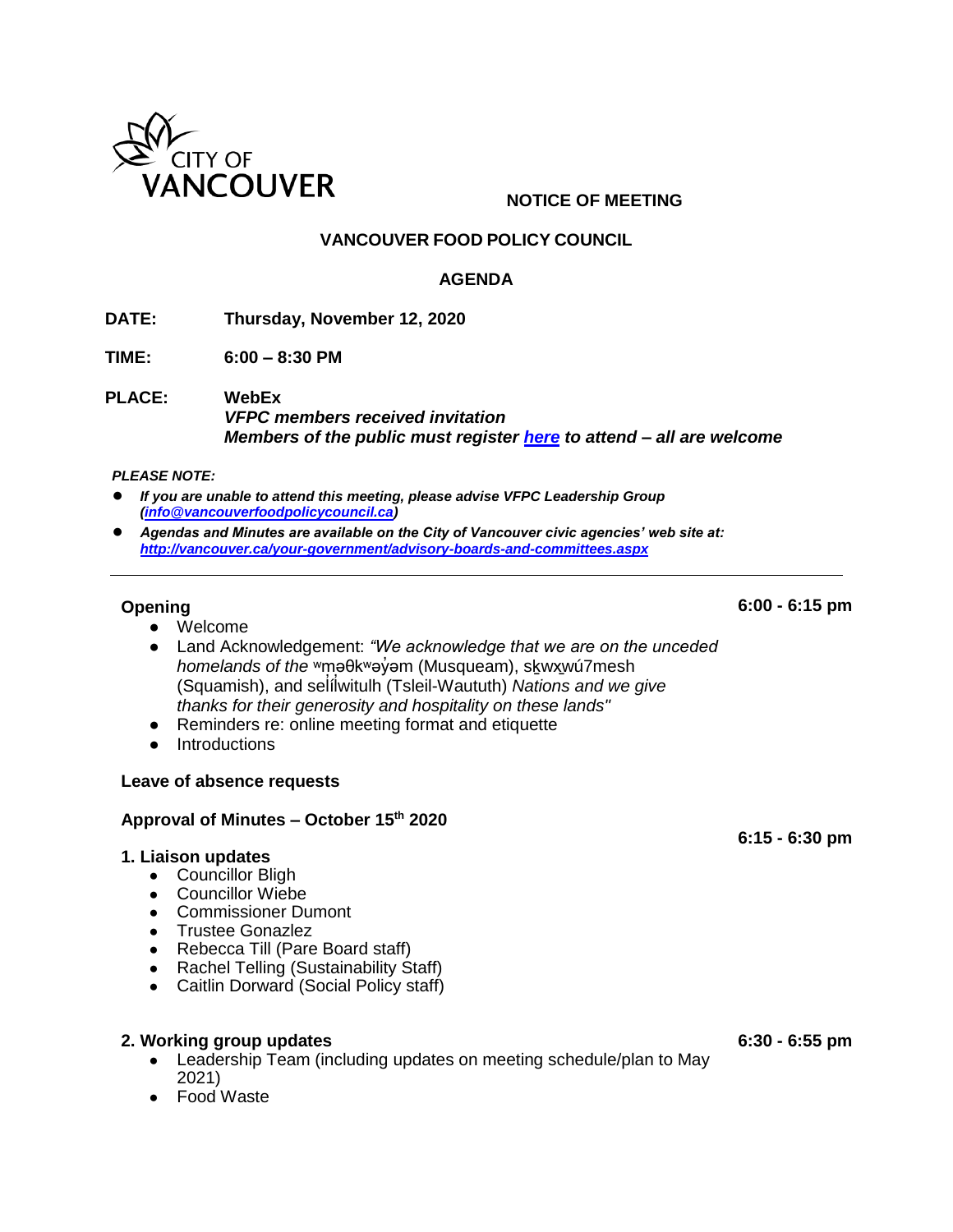- Food Cultivation & Urban Agriculture
- Children & Youth
- Development/Retail
- Community Food Programming

# **3. Food Waste Working Group motion 6:55 - 7:00 pm**

### **4. Park Board Local Food Action Plan update**

*In preparation for this session, we strongly encourage you to review the [2013](https://vancouver.ca/files/cov/Local-food-action-plan.pdf)  [Local Food Action Plan](https://vancouver.ca/files/cov/Local-food-action-plan.pdf) before the meeting.*

*Session Overview (see details below)*

- Introduction to the process for the update, including multiple engagement opportunities such as a stakeholder steering committee and small group/one-one-one meetings with members from equity seeking groups that are often underserved
- Presentation of research and assessment findings to date
- 10 minute break (transition to breakout groups)
- Facilitated breakout group discussions by Working Group
- Report back from breakout group discussions and next steps

### **Adjournment 8:30 pm**

### **Next Meeting: date to be determined**

\* \* \* \* \*

**7:00 - 8:30 pm**